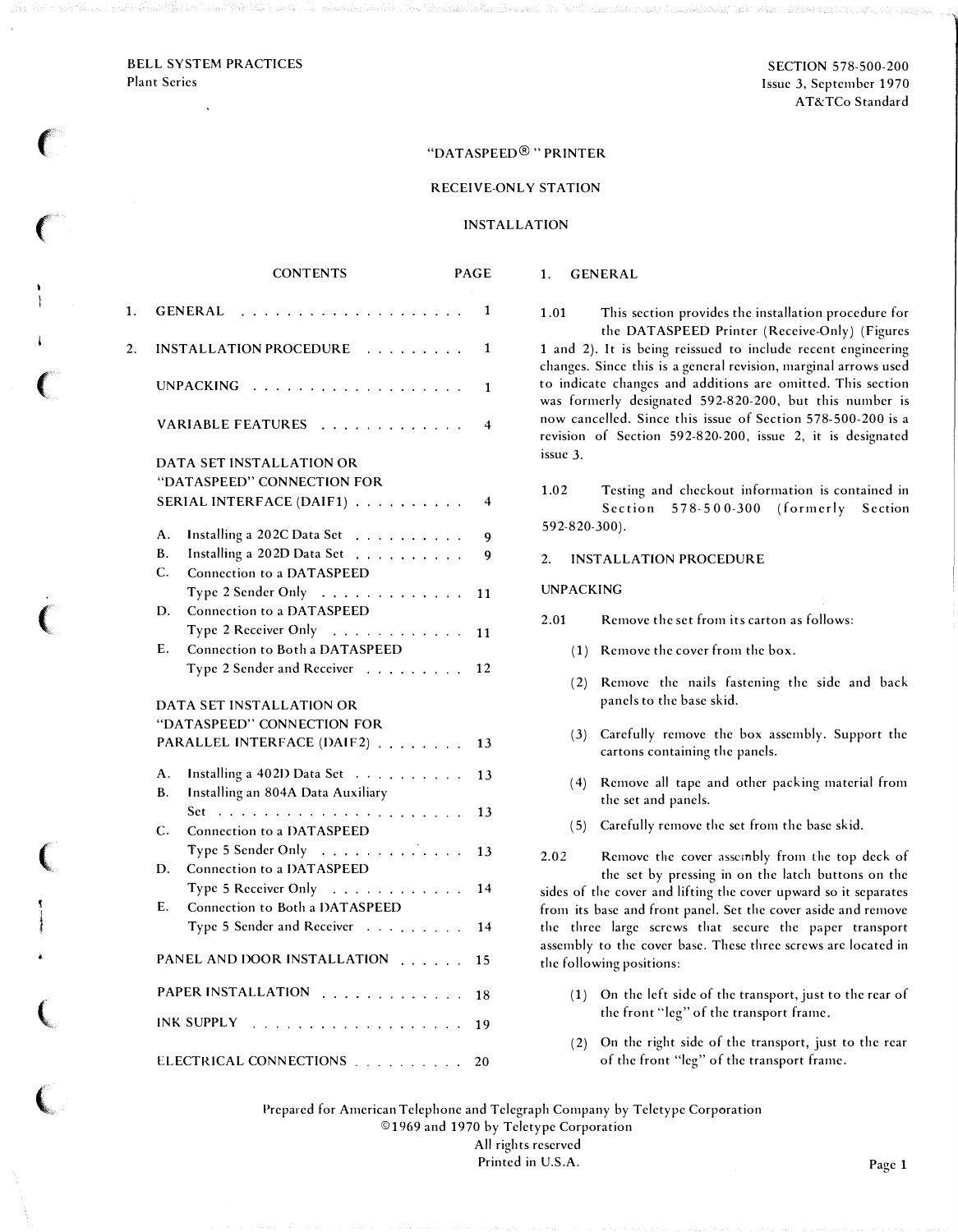



With Shelf for 202C Data Set or 804A Data Auxiliary Set With Blank Panel for Use With 202D or 402D Data Set.

or Direct Interface With DATASPEED Equipment

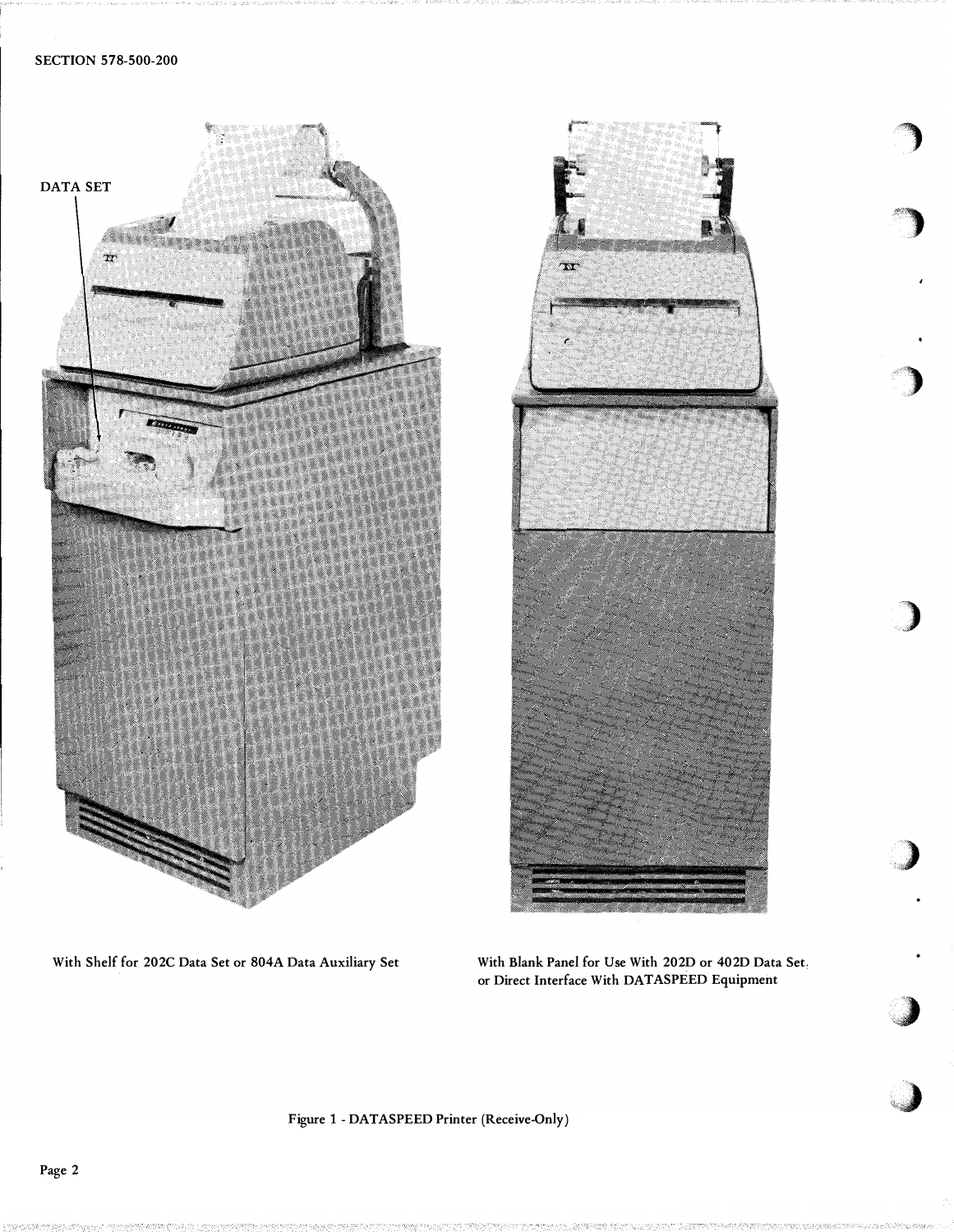

Note: Modules and shelf shown in extended positions. Slide into cabinet before installing data set.

 $\big($ 

Figure 2- DATASPEED Printer (Receive-Only) Showing Positions of Modules and Other Major Components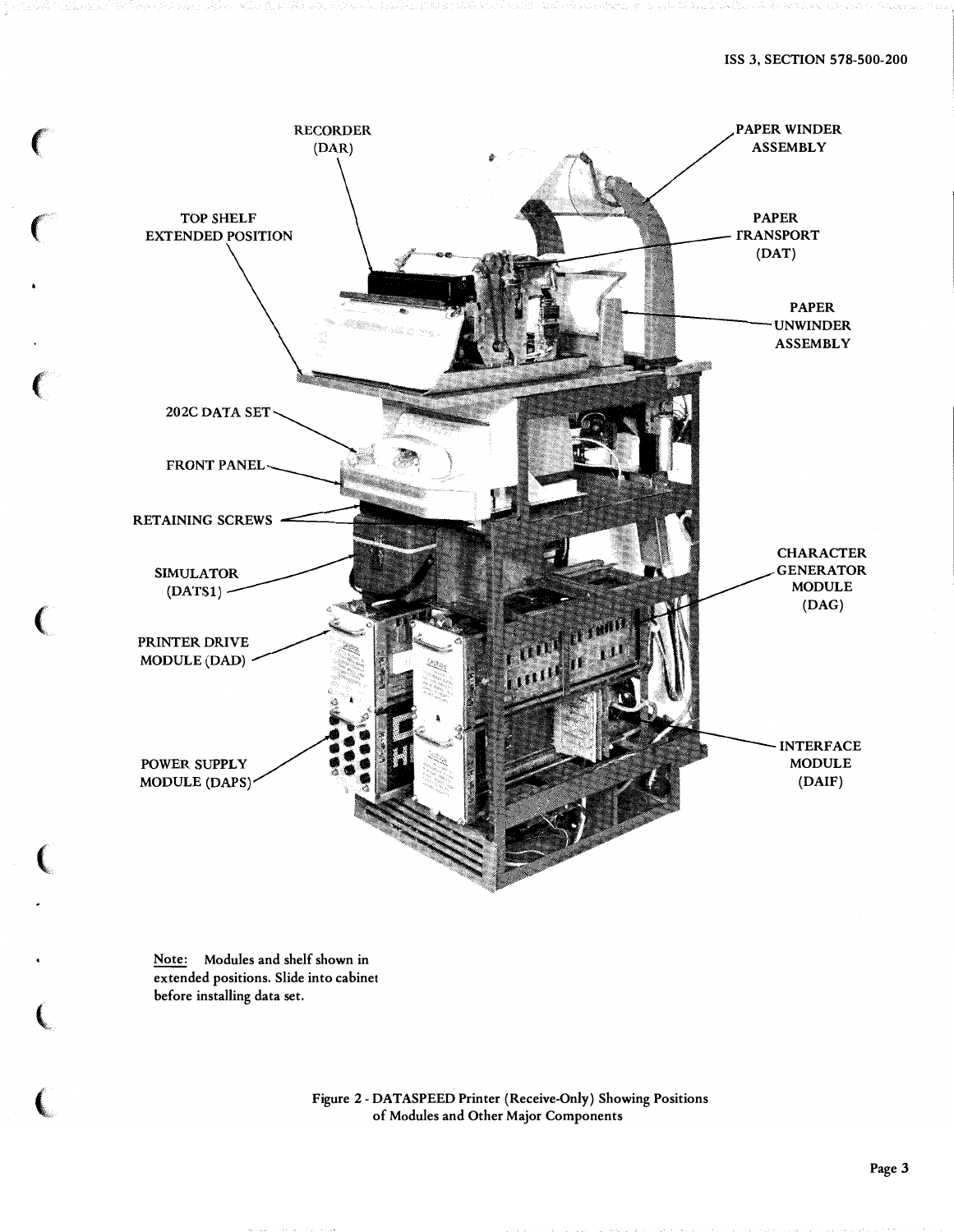(3) At the center rear of the transport, just forward of the screw that holds the circuit card assembly to the transport base.

#### VARIABLE FEATURES

2.03 Sets are shipped with variable features and modification kits as ordered. A data set may or may not be installed. If a set is used in a service or code arrangement other than that for which it was ordered, be sure that all requirements for the arrangement are met. These requirements are listed in Tables A and B. Functions may also be modified as shown in Table C.

2.04 The serial interface modification kit consists of a rotary switch and a cable assembly, while the parallel interface modification kit consists of a rotary switch, a cable assembly, and a relay package with power supply. Installation instructions are provided with each kit.

2.05 Interface strap option connections are shown in Figure 3. These connections may be made with the jumper clips illustrated. Only those clips listed should be present. Option XW will be present in all sets using ASCII (United States of America Standard Code for Information Interchange) code and 7.00 or 7.42 unit Baudot code. Option XX will be present in all sets using 5-level, 10-unit Baudot code.

2.06 A bit timer is part of the receiver distributor control cards MC180-MC183, located at position ZAS in the DAIFl serial interface module (Figure 4). Sets using ASCII code may use either an MC180 or MC181 control card, depending on the desired operating speed. Sets using Baudot code may use an MC180. MC181, MC182, or MC183 control card, depending on the desired operating speed and number of units in the code (Table A). These cards are ordered by their part numbers, TP322180 through TP322183.

2.07 The discrete calling generator modification kit may be added to either a DAIF1 or DAIF2 interface that was ordered without it. This is done as follows:

- ( 1) Remove the mounting screws from the muslin bag included in the kit. Mount the TP199568 relay bracket assembly in position CE to the left of the NORM./TEST switch. The relay should be on top with the UP inscription on the upper edge
- (2) Mount the TP199570 signal generator assembly to the left of the relay bracket assembly in positions CU and CJ. The cable connector must be closer to the lower mounting rail.

(3) Plug cable connector PlOOl on the relay bracket assembly into receptacle J1001 on the signal generator assembly. Unlatch and remove jumper plug assembly CAl. Plug cable connector DAIF /CAl into receptacle CAl.

)

 $\big)$ 

)

)

)

,J

- (4) Remove the rectangular cover from the signal generator mounting plate. Remove the code disc from the motor shaft by loosening the screw in the collar underneath the code disc.
- (5) Code the disc as specified in the installation order by using a screwdriver or diagonal cutter to break the narrow necks of the metal spokes to be opened. (Spokes are numbered as follows: The spoke connected to the long segment of the outer ring is the Start spoke, the spoke next to it in the counterclockwise direction is number 1, and the remaining spokes are numbers 2 through 14, in the same direction.)

## CAUTION: DO NOT SCRATCH ANY OF THE OTHER CONDUCTING SURFACES.

- (6) After coding, clean the disc with a clean, soft cloth to remove all fingerprints and dirt. Replace the coding disc and cover on the signal generator plate.
- (7) Verify the disc coding by calling an identically coded DATASPEED Sender. Transmission should begin within five seconds after the TRANS START button on the printer control panel is pushed.
- 2.08 The discrete calling generator, if present when the printer is shipped, must be coded as described in 2.07, (5) through (7).

2.09 The paper advance rate, carriage return  $(CR)$ , and line feed (LF) functions may be modified as shown in the table of Figure 5. The time required to feed out one line of paper when the PAPER ADVANCE button is depressed is changed by repositioning a wire at the rear of the DAG module. Simultaneous carriage return and line feed upon receipt of line feed, vertical tab, or form feed is obtained by placing an additional wire in the front of the DAG module.

## DATA SET INSTALLATION OR "DATASPEED" CONNECTION FOR SERIAL INTERFACE (DAIFl)

2.10 If the printer has a DAIFl serial interface module, it may be used with a 202C or 2020 data set, or it may be connected to a DATASPEED Type 2 Sender, Receiver, or Sender and Receiver. For convenience, the data set should be installed or the DATASPEED connections should be made before the panels and doors are mounted on the printer.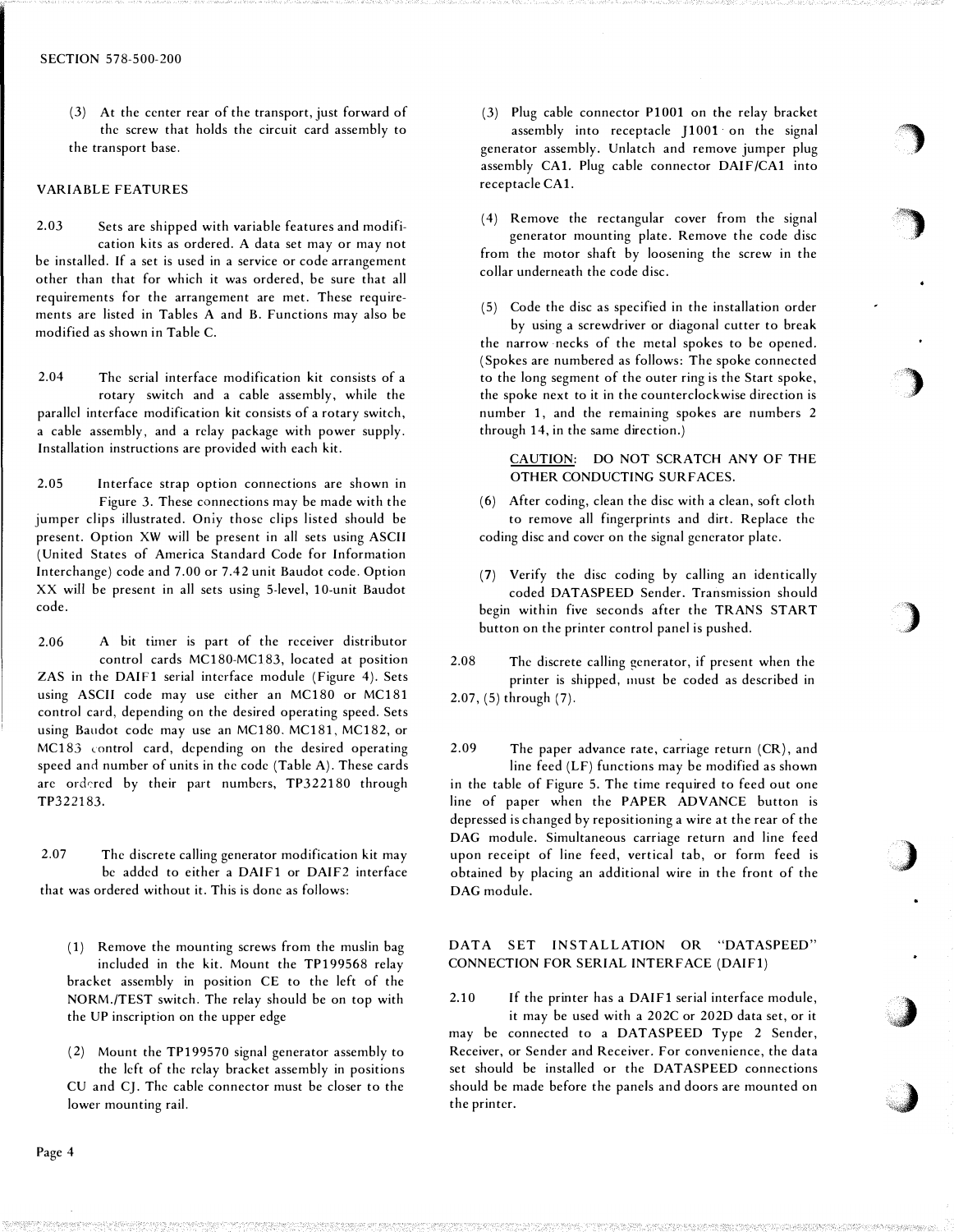# TABLE A

# **CONSTRUCE ARRANGEMENT REQUIREMENTS**

| <b>TYPE OF OPERATION</b>                                                                     | <b>OWN</b><br><b>DATA</b><br><b>SET</b><br><b>REQUIRED</b> | <b>DATA</b><br><b>SET</b><br><b>OPTIONS</b><br><b>REQ</b> | <b>INTERFACE</b><br><b>MOD KIT</b> | <b>INT</b><br><b>STRAP</b><br><b>OPTION</b> | <b>RECEIVER</b><br>DISTRIB-<br><b>UTOR</b><br><b>CONTROL</b><br><b>CARD</b> | <b>OWN</b><br><b>DISCRETE</b><br><b>CALLING</b><br><b>GEN</b> | <b>FRONT</b><br><b>ASSEMBLY</b> |
|----------------------------------------------------------------------------------------------|------------------------------------------------------------|-----------------------------------------------------------|------------------------------------|---------------------------------------------|-----------------------------------------------------------------------------|---------------------------------------------------------------|---------------------------------|
| Stand Alone, Serial Interface,<br>1050 wpm, With Discrete Calling                            | $202C$ or<br>Equivalent                                    | ZE                                                        | None                               | DU                                          | <b>MC180</b>                                                                | Yes                                                           | TP331140                        |
| Stand Alone, Serial Interface,<br>1200 wpm, With Discrete Calling                            | $202C$ or<br>Equivalent                                    | ZE                                                        | None                               | DU                                          | MC181-183*                                                                  | Yes                                                           | TP331140                        |
| Stand Alone, Serial Interface,<br>1050 wpm, Without Discrete<br>Calling, on Switched Network | $202C$ or<br>Equivalent                                    | ZE                                                        | None                               | DU                                          | <b>MC180</b>                                                                | No                                                            | TP331140                        |
| Stand Alone, Serial Interface,<br>1200 wpm, Without Discrete<br>Calling, on Switched Network | $202C$ or<br>Equivalent                                    | ZE                                                        | None                               | DU                                          | $MC181-183*$                                                                | N <sub>o</sub>                                                | TP331140                        |
| Stand Alone, Serial Interface,<br>1050 wpm, Without Discrete<br>Calling, on Private Line     | $202D$ or<br>Equivalent                                    |                                                           | None                               | <b>PL</b>                                   | <b>MC180</b>                                                                | No                                                            | TP331160                        |
| Stand Alone, Serial Interface,<br>1200 wpm, Without Discrete<br>Calling, on Private Line     | $202D$ or<br>Equivalent                                    |                                                           | None                               | PL                                          | MC181-183*                                                                  | No                                                            | TP331160                        |
| Interfaced Directly to<br>DATASPEED Type 2 Sender                                            | None                                                       | ZC, M                                                     | TP325191                           | DU(1)                                       | <b>MC180</b>                                                                | No                                                            | TP331160                        |
| Interfaced Directly to<br>DATASPEED Type 2 Receiver                                          | None                                                       | ZE                                                        | TP325190                           | DU(1)                                       | <b>MC180</b>                                                                | No                                                            | TP331160                        |
| Interfaced Directly to DATASPEED<br>Type 2 Sender and Receiver                               | None                                                       | ZC, M                                                     | TP325192                           | DU(1)                                       | <b>MC180</b>                                                                | No                                                            | TP331160                        |
| Stand Alone, Parallel Interface,<br>With Discrete Calling                                    | 402D, With<br>or Without<br>804A, or<br>Equivalent         | $E^{**}$                                                  | None                               | DU                                          | None                                                                        | Yes                                                           | TP331110                        |
| Stand Alone, Parallel Interface,<br>Without Discrete Calling, on<br>Switched Network         | 402D Plus<br>804A, or<br>Equivalent                        | $E^{**}$                                                  | None                               | DU                                          | None                                                                        | N <sub>o</sub>                                                | TP331110                        |
| Stand Alone, Parallel Interface,<br>Without Discrete Calling, on<br>Private Line             | $402D$ or<br>Equivalent                                    |                                                           | None                               | DU                                          | None                                                                        | No                                                            | TP331160                        |

\*Sec notes at end of table.

 $\big($ 

 $\ddot{\bullet}$ 

 $\overline{C}$ 

 $\sim$ 

(

 $\big($ 

 $\big($ 

 $\overline{\mathbf{C}}$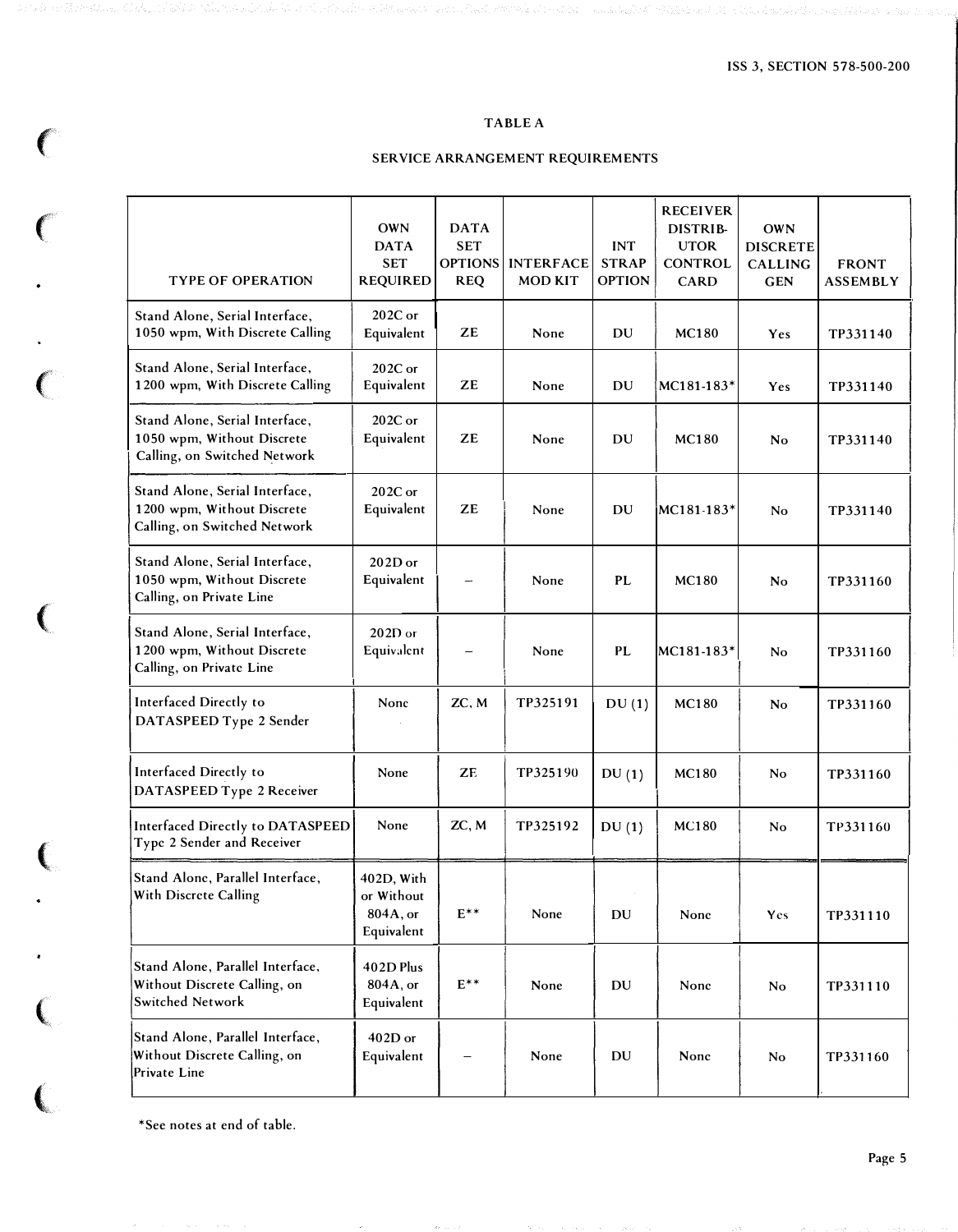## TABLE A

| <b>TYPE OF OPERATION</b>                                       | <b>OWN</b><br><b>DATA</b><br><b>SET</b><br><b>REQUIRED</b> | <b>DATA</b><br><b>SET</b><br><b>REQ</b> | OPTIONS   INTERFACE<br><b>MOD KIT</b> | <b>INT</b><br><b>STRAP</b><br><b>OPTION</b> | <b>RECEIVER</b><br>DISTRIB-<br><b>UTOR</b><br><b>CONTROL</b><br><b>CARD</b> | <b>OWN</b><br><b>DISCRETE</b><br><b>CALLING</b><br><b>GEN</b> | <b>FRONT</b><br><b>ASSEMBLY</b> |
|----------------------------------------------------------------|------------------------------------------------------------|-----------------------------------------|---------------------------------------|---------------------------------------------|-----------------------------------------------------------------------------|---------------------------------------------------------------|---------------------------------|
| Interfaced Directly to<br>DATASPEED Type 5 Sender              | None                                                       |                                         | TP325195                              | DU                                          | None                                                                        | No                                                            | TP331160                        |
| Interfaced Directly to<br>DATASPEED Type 5 Receiver            | None                                                       |                                         | TP325195                              | DU                                          | None                                                                        | No                                                            | TP331160                        |
| Interfaced Directly to DATASPEED<br>Type 5 Sender and Receiver | None                                                       |                                         | TP325195                              | DU                                          | None                                                                        | No                                                            | TP331160                        |

## SERVICE ARRANGEMENT REQUIREMENTS (Continued)

''· ,

graduation de la comparacción de la comparacción de la comparacción de la comparacción de la comparacción de<br>Altre de la comparacción de la comparacción de la comparacción de la comparacción de la comparacción de la com

)

�)

 $\blacktriangleright$ 

,,)

 $\lambda$ 

Note 1: Interfaces above the double line are serial (DAIFl); interfaces below the double line are parallel (DAIF2).

Note 2: Only the data set options which are not factory-furnished are listed in the DATA SET OPTIONS REQ column. All other options remain unchanged.

\*MC181 operates at 1200 baud for 1 0-unit ASCII or Baudot code; MC182 operates at 890 baud for 7 .42-unit Baudot code; and MC183 operates at 840 baud for 7.00-unit Baudot code.

\*\*Data set option E required with data auxiliary set 804A only.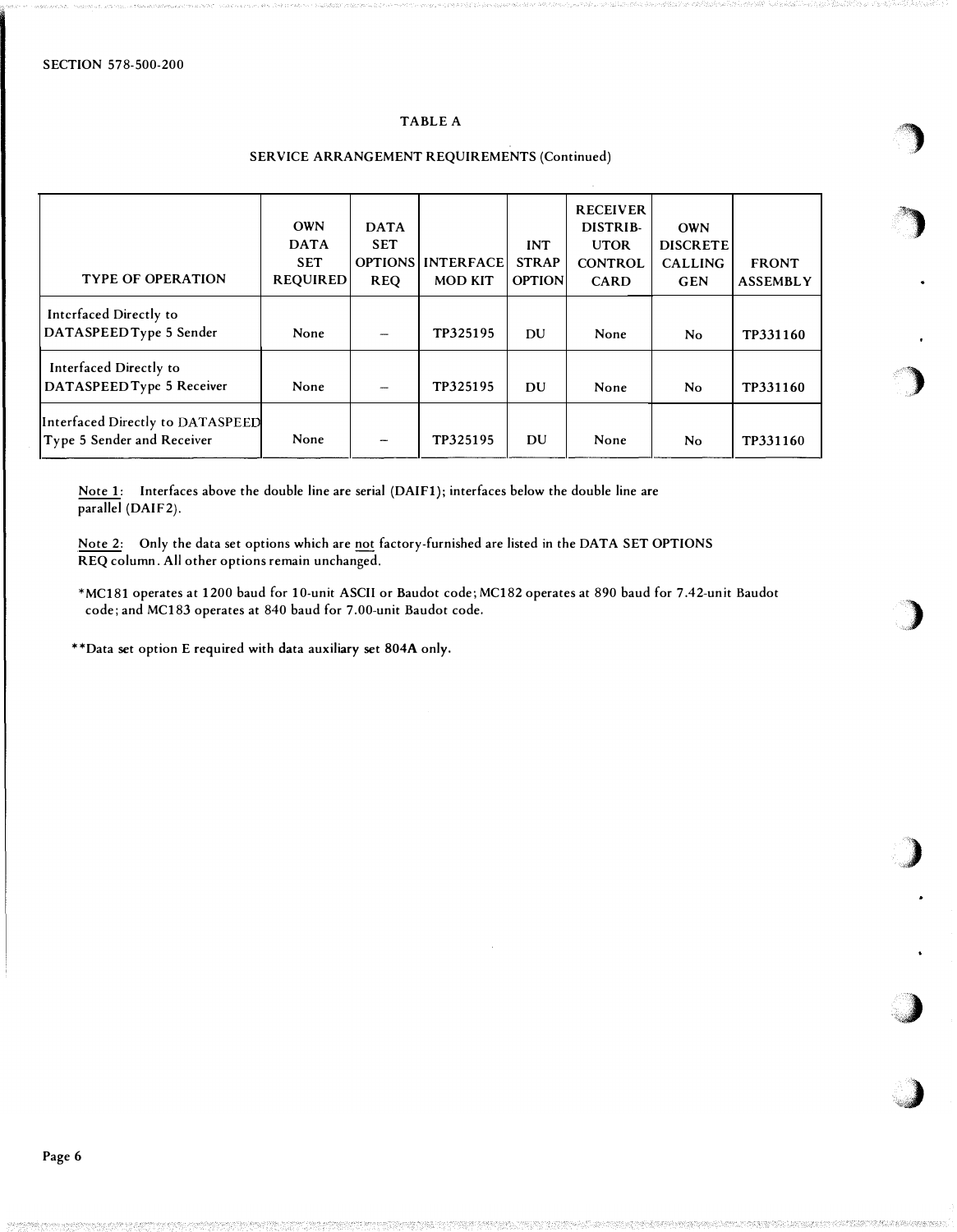# TABLE B

# CODE REQUIREMENTS

| <b>INTERFACE</b> | <b>CODE</b>                     | <b>INTERFACE</b><br><b>STRAP OPTION</b> | <b>CHARACTER</b><br><b>GENERATOR CODE</b> |  |
|------------------|---------------------------------|-----------------------------------------|-------------------------------------------|--|
| Serial           | No Field Changes Possible       |                                         |                                           |  |
|                  | 7.00 or 7.42 Unit Baudot        | XW                                      | DAG2/AAC Only                             |  |
| Parallel         | 10-Unit Baudot                  | XX.                                     | DAG2/AAC Only                             |  |
|                  | No Other Field Changes Possible |                                         |                                           |  |

Note: Except in the case shown, the strap options supplied with the interface should not be disturbed.

 $\mathbf{I}$  .

(

•

 $\ell$ '·

 $\overline{C}$ 

 $\ell$ 

 $\big($ 

 $\left($ 

 $\frac{1}{\sqrt{2}}$ 

# TABLE C

# FUNCTION VARIATIONS

|                                | <b>FUNCTION</b>               | <b>OBTAINABLE BY</b>                     |  |  |
|--------------------------------|-------------------------------|------------------------------------------|--|--|
| Line Feed Rate<br>(PAPER)      | 64ms(160 wpm)                 | <b>Standard Unless Ordered Otherwise</b> |  |  |
| <b>ADVANCE</b><br>Pushbutton): | 32ms (320 wpm)                | Orderable or Wiring Change               |  |  |
|                                | CR on CR; LF on LF, VT, or FF | Standard Unless Ordered Otherwise        |  |  |
| CR and LF on LF, VT, or FF     |                               | Orderable or Wiring Change               |  |  |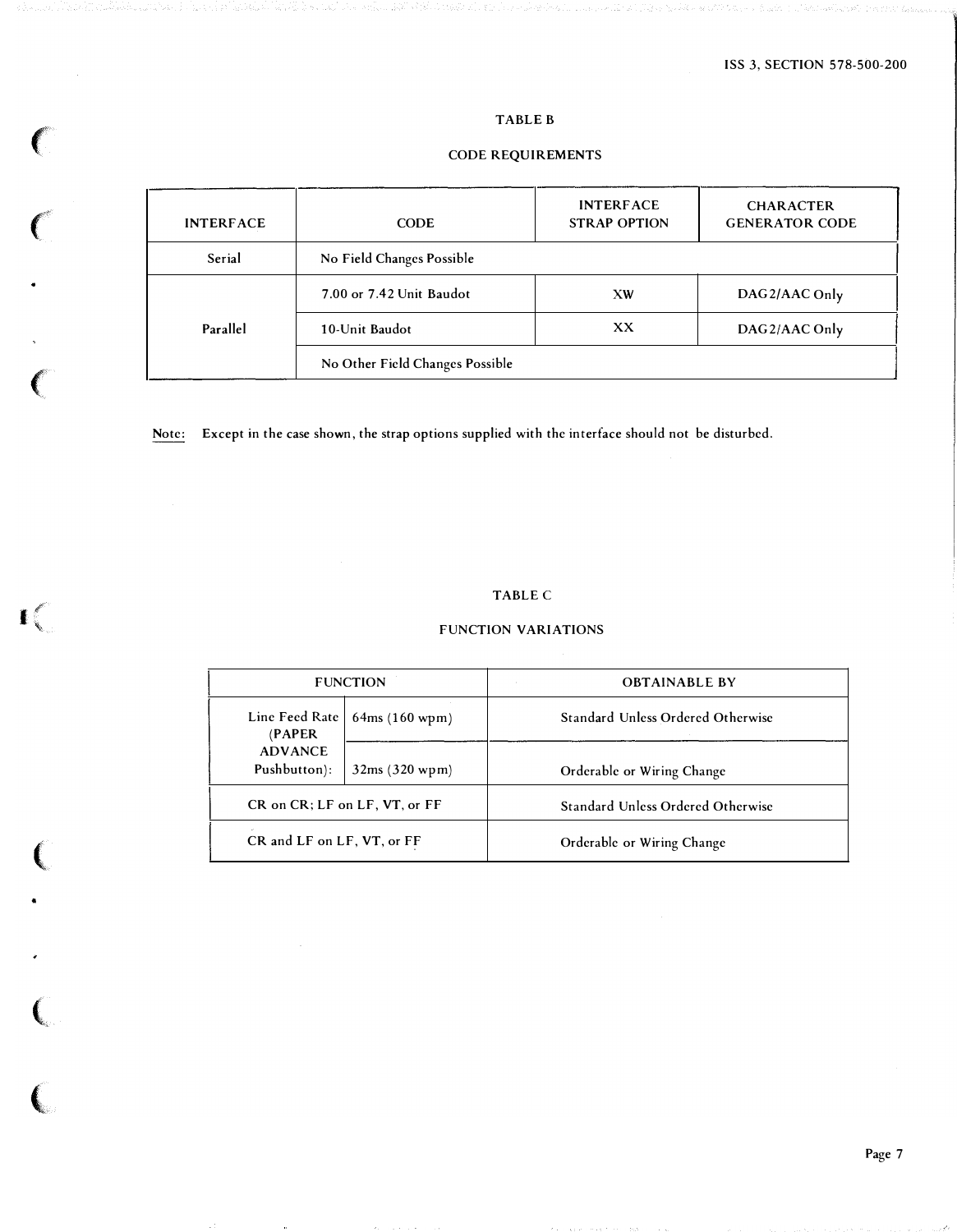

)

)

)

.>-

)

 $\bigcup$ 

DAIF2 Parallel Interface Terminal Locations (Wiring Side View)

| <b>INTERFACE</b> | <b>STRAP</b><br><b>OPTION</b> | AA1<br><b>CONNECTIONS</b>          | AA2<br><b>CONNECTIONS</b> | ZAN<br><b>CONNECTIONS</b> |    |
|------------------|-------------------------------|------------------------------------|---------------------------|---------------------------|----|
|                  | PL                            | 26-36                              | 25-35                     | $25-27*$                  |    |
| Serial           | DU                            | 16-26                              | 17-27, 18-28, 9-19        | None                      |    |
|                  | DU(1)                         | 16-26                              | 17, 27, 18-28, 9-19       | None                      |    |
|                  |                               |                                    | 25-35                     |                           |    |
| Parallel         | DU                            | 16-26                              | 18-28, 19-29, 20-30       | None                      |    |
|                  | PL                            | None                               | None                      | None                      |    |
| Both             | XW                            | 1-11, 2-12, 3-13, 4-14, 5-15, 6-25 | None                      | None                      | м. |
|                  | XX                            | 11-21, 12-22, 13-23,               | None                      | None                      |    |
|                  |                               | $14-24, 15-25**$                   |                           |                           |    |

\*Bend jumper clip to make this connection.

\*\*For special applications in which bit 6 is required in bit position 1, connect pin 1 to pin 6 in addition to those connections shown here. Use TP327842 wire strap for this connection.

## Figure 3 -Interface Strap Options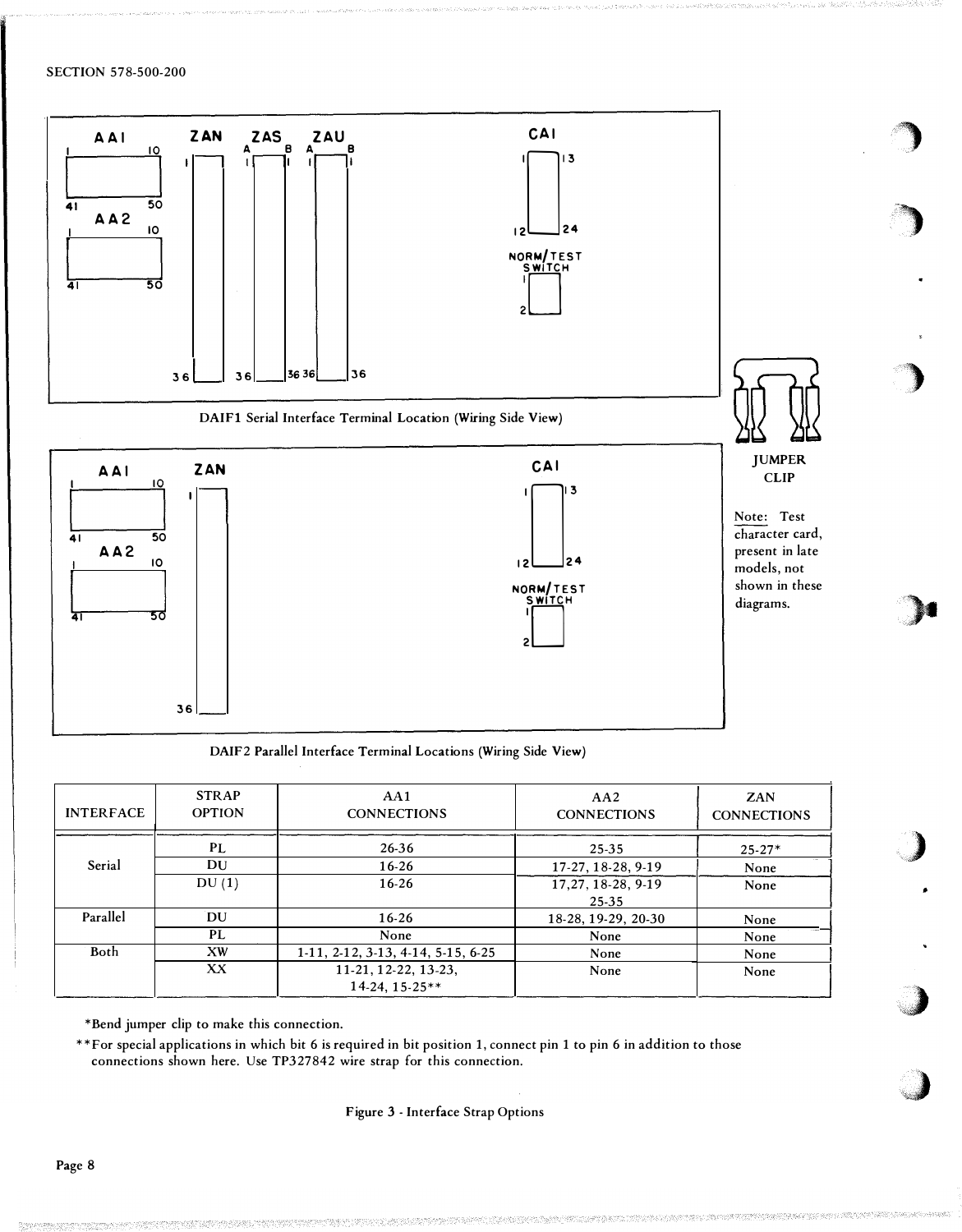

Note: DAIF2 parallel interface has circuit card in position ZAN only.

Figure 4 - DAIF1 Serial Interface Module Showing Location of Circuit Cards and Connectors

#### A. Installing a 202C Data Set

**CONTRACTOR** 

- 2.11 If the printer is shipped with a shelf assembly for use with a 202C data set, proceed as follows:
	- ( 1) Remove the two retaining screws that hold the bottom of the data set shelf to the printer frame.
	- (2) Pull the shelf forward so the two studs at the top disengage from the frame. Slide the shelf off the tracks and lay it on the floor or on a work table.
	- (3) Place the 202C data set in position on the shelf. Move it as far toward the front as possible and secure it with the L-shaped bracket.

(4) Carefully place the shelf flanges in the tracks and slide the shelf into the frame until the studs snap into the holes in the frame. Do not insert the two retaining screws, since the shelf must be moved forward to install the side panels after the connections are made.

- (5) Plug connector P202 of the printer into the rectangular receptacle at the rear of the data set.
- (6) Plug connector DAC/G1 into the circular receptacle at the rear of the data set.
- (7) Connect the data set to the telephone line by means of its attached cable.
- $(8)$  Install the panels and doors on the printer  $(2.23)$ and 2.24).
- B. Installing a 202D Data Set
- 2.12 If the printer is shipped with a blank panel assembly for use with a 202D data set, proceed as follows:
	- (1) Lay the data set on the perforated panel above the module housing, with the data set connectors to the rear of the printer frame.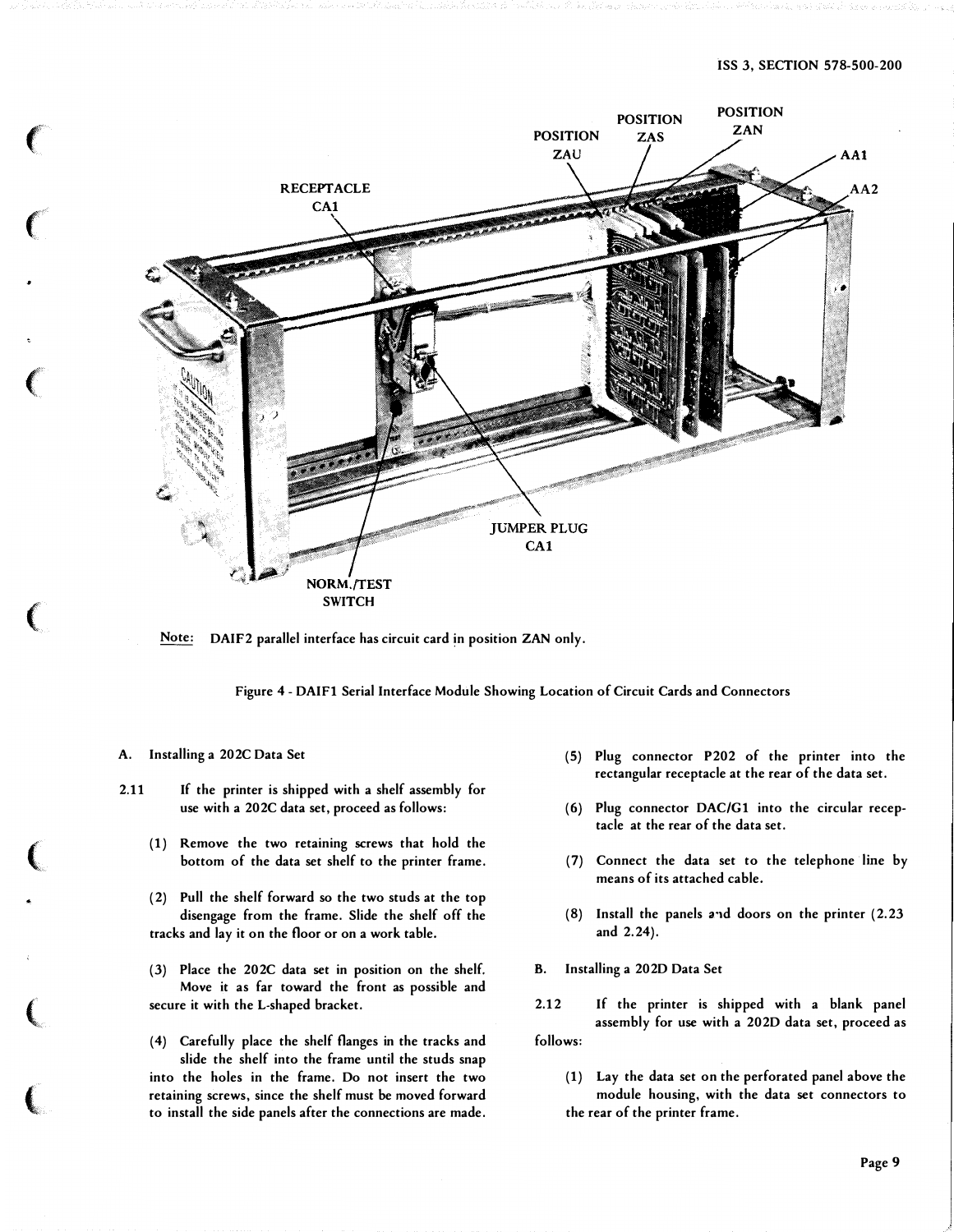

Front of DAG Module (Coverplate Removed)



�)

)

)

)

)

 $\overline{\phantom{a}}$ 

 $\bigcup$ 



| <b>FUNCTION</b>                              |                                    | MC152 CARD | <b>FRONT</b><br><b>CONNECTION</b> | <b>REAR</b><br><b>CONNECTIONS</b>        |
|----------------------------------------------|------------------------------------|------------|-----------------------------------|------------------------------------------|
| Line Feed Rate<br>(PAPER ADVANCE             | 64 ms $(160 \text{ wpm})$          |            |                                   | D4-22 to D4-06                           |
| Pushbutton):                                 | $32 \text{ ms } (320 \text{ wpm})$ |            |                                   | D <sub>4</sub> -22 to D <sub>4</sub> -10 |
| $CR$ on $CR$ ; $LF$ on $LF$ , $VT$ , or $FF$ |                                    | Standard   | Standard                          |                                          |
| CR and LF on LF, VT, or FF                   |                                    | Standard   | D1-25 to D1-19 $*$                |                                          |

Note: The front connection shown is in addition to the standard set wiring. Do not disturb any of these other wires. The paper advance rate and CR functions are independent of each other.

\*Diode CRll on circuit card TP322150 must be removed to provide this function.

Figure 5-Function Variation Connections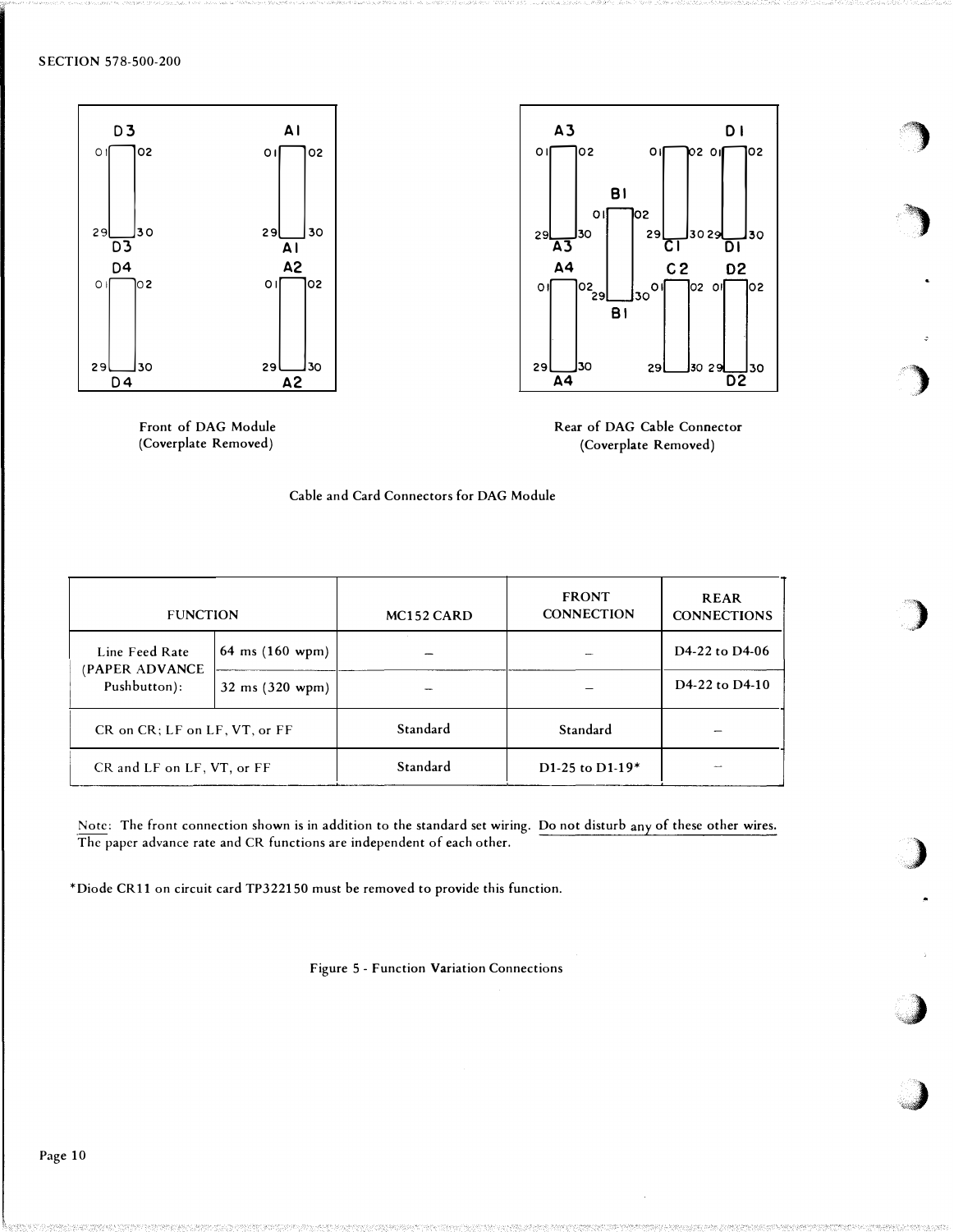- (2) Plug connector P202 of the printer into the rectangular receptacle at the rear of the data set.
- (3) Plug connector DAC/G1 into the circular receptacle at the rear of the data set.
- (4) Connect the data set to the telephone line by means of its attached cable.
- (5) Install the panels and doors on the printer (2.23 and 2.24).
- C. Connection to a DATASPEED Type 2 Sender Only

2.13 If the printer is shipped with a blank panel assembly and TP325191 modification kit for interface with a DATASPEED Type 2 Sender only, connect the printer to the sender as shown in Figure 6. The procedure is as follows:

- (1) Install the rotary switch, instruction plate, and knob on the switch panel.
- (2) Rest the switch panel on the perforated panel above the module housing in the printer frame, and assemble connector IIC of the cable to connector P202 of the printer.
- (3) Route the cable to the rear of the printer and through the hole in the lower part of the frame. Tie as necessary.
- (4) Remove the rear panel from the sender cabinet.

 $\mathbf{I}$  ,

 $\sim$   $\sim$   $\sim$   $\sim$ 

(5) Route the cable through the hole in the lower right of the sender cabinet.

( 6) If the sender has a protected unattended transmitter recognizer module, remove connector DS from the rear of the data set in the sender, insert connector DS of the printer cable into the rectangular receptacle at the rear of the data set, and insert connector DSC of the printer cable into connector DS of the recognizer module.

If the sender docs not have a protected unattended transmitter recognizer module, remove connector P701 from the rear of the data set in the sender, insert connector DS of the printer cable into the rectangular receptacle at the rear of the data set, and insert connector DSC of the printer cable into connector P701.

- (7) Place the rear panel on the sender cabinet.
- (8) Install the panels and doors on the printer (2.23 and 2.24).



Figure 6- Connection of DATASPEED Printer to Type 2 DATASPEED Sender

D. Connection to a DATASPEED Type 2 Receiver Only

2.14 If the printer is shipped with a blank panel assembly and TP325190 modification kit for interface with a DATASPEED Type 2 Receiver only, connect the printer to the receiver as shown in Figure 7. The procedure is as follows:

- (1) Install the rotary switch, instruction plate, and knob on the switch panel.
- (2) Rest the switch panel on the perforated panel above the module housing in the printer frame, and assemble connector IIC of the cable to connector P202 of the printer.
- (3) Route the cable to the rear of the printer and through the hole in the lower part of the frame. Tie as necessary.
- (4) Remove the rear panel from the receiver cabinet.
- ( 5) Route the cable through the hole in the lower right of the receiver cabinet.
- ( 6) If the receiver has a protected unattended transmitter identifier module, insert connector DS of the printer cable into the rectangular receptacle at the rear of the data set, and insert connector DSC of the printer cable into connector DS of the identifier module in the receiver.

If the receiver does not have a protected unattended transmitter identifier module, remove connector P701 from the rear of the data set in the receiver, insert connector DS of the printer cable into the rectangular receptacle at the rear of the data set, and insert connector DSC of the printer cable into connector P701.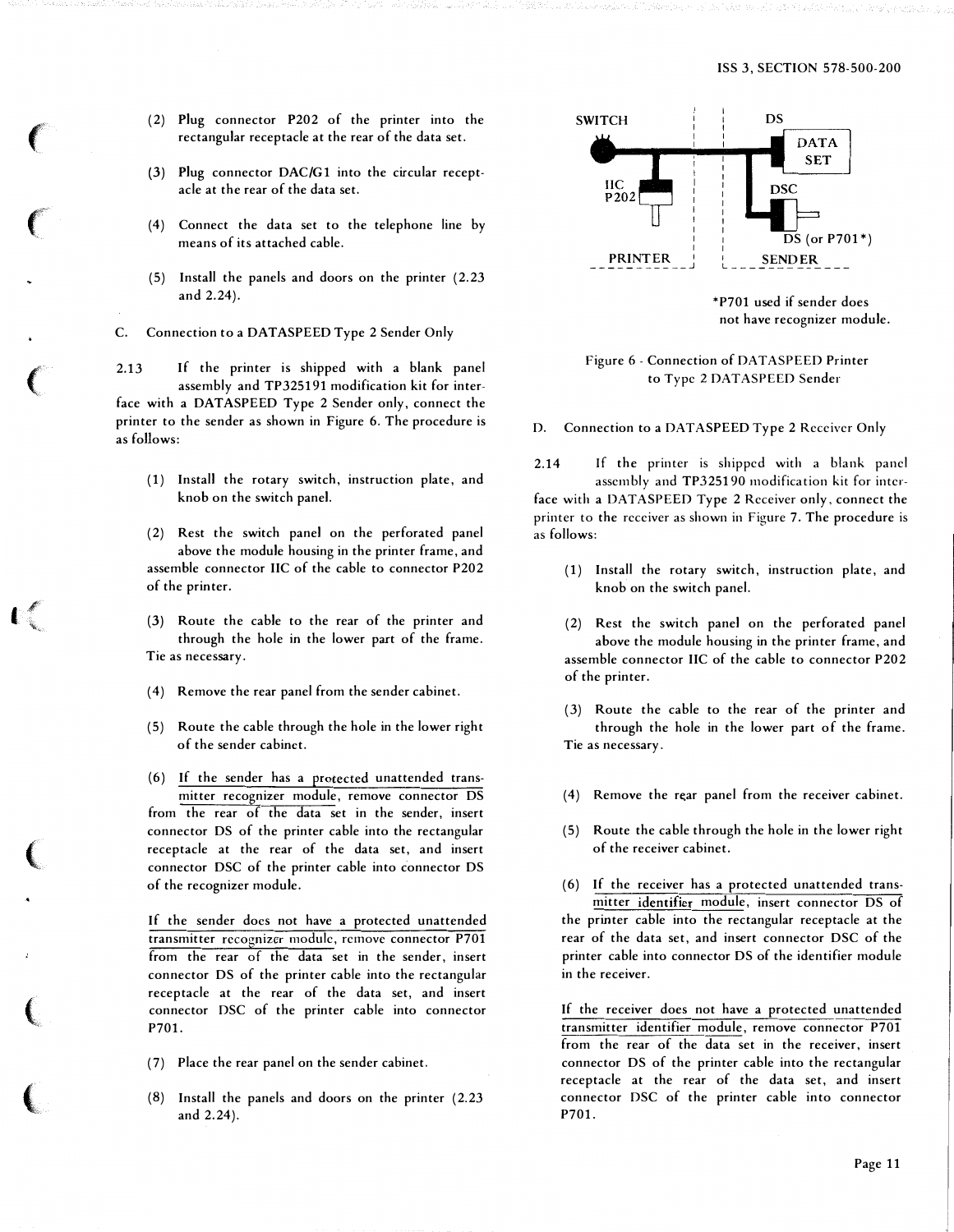- (7) Place the rear panel on the receiver cabinet.
- (8) Install the panels and. doors on the printer (2.23 and 2.24).



<sup>\*</sup>P701 used if receiver does not have identifier module.



- E. Connection to Both a DATASPEED Type 2 Sender and Receiver
- 2.15 If the printer is shipped with a blank panel assembly and TP325192 modification kit for interface with both a DATASPEED Type 2 Sender and Receiver, connect the printer to the sender and receiver as shown in Figure 8. The procedure is as follows:
	- (1) Install the rotary switch, instruction plate, and knob on the switch panel of the printer.
	- $(2)$  Rest the switch panel on the perforated panel above the module housing in the printer frame, and assemble connector IIC of the cable to connector P202 of the printer.
	- (3) Route the cable to the rear of the printer and through the hole in the lower part of the frame. Tie as necessary.
	- ( 4) Remove the rear panel from the sender and receiver cabinets.
	- ( 5) Route connector DSCR of the cable into the receiver cabinet through the hole in the lower right of the rear panel.
	- (6) Route connectors DS, DSCS, and RTC of the cable into the sender cabinet through the hole in the lower right of the rear panel.

## (7) If the receiver has a protected unattended transmitter identifier module, disconnect connector RT

(on the Y cable from the sender) from connector DS (on the cable from the identifier module in the receiver), and insert connector DSCR of the printer cable into connector DS of the cable from the identifier module.

If the receiver does not have a protected unattended transmitter identifier module, disconnect connector RT (on the Y cable from the sender) from connector P701 of the receiver, and insert connector DSCR of the printer cable into connector P701 of the receiver.

- (8) Pull connector RT of the Y cable into the sender cabinet through the hole in the lower right of the rear panel.
- (9) Insert connector RTC of the printer cable into connector RT of the Y cable of the sender.
- (10) If the sender has a LOCAL control switch, remove connector AL (on the T cable from the sender) from the rear of the data set in the sender, and insert



\*P701 used if receiver does not have identifier module.

tAL of "T" cable used if sender has LOCAL control switch.

Figure 8 - Connection of DATASPEED Printer to  $Type 2$ DATASPEED Sender and Receiver

where the contract of the contract of the contract of the contract of the contract of the contract of the contract of the contract of the contract of the contract of the contract of the contract of the contract of the cont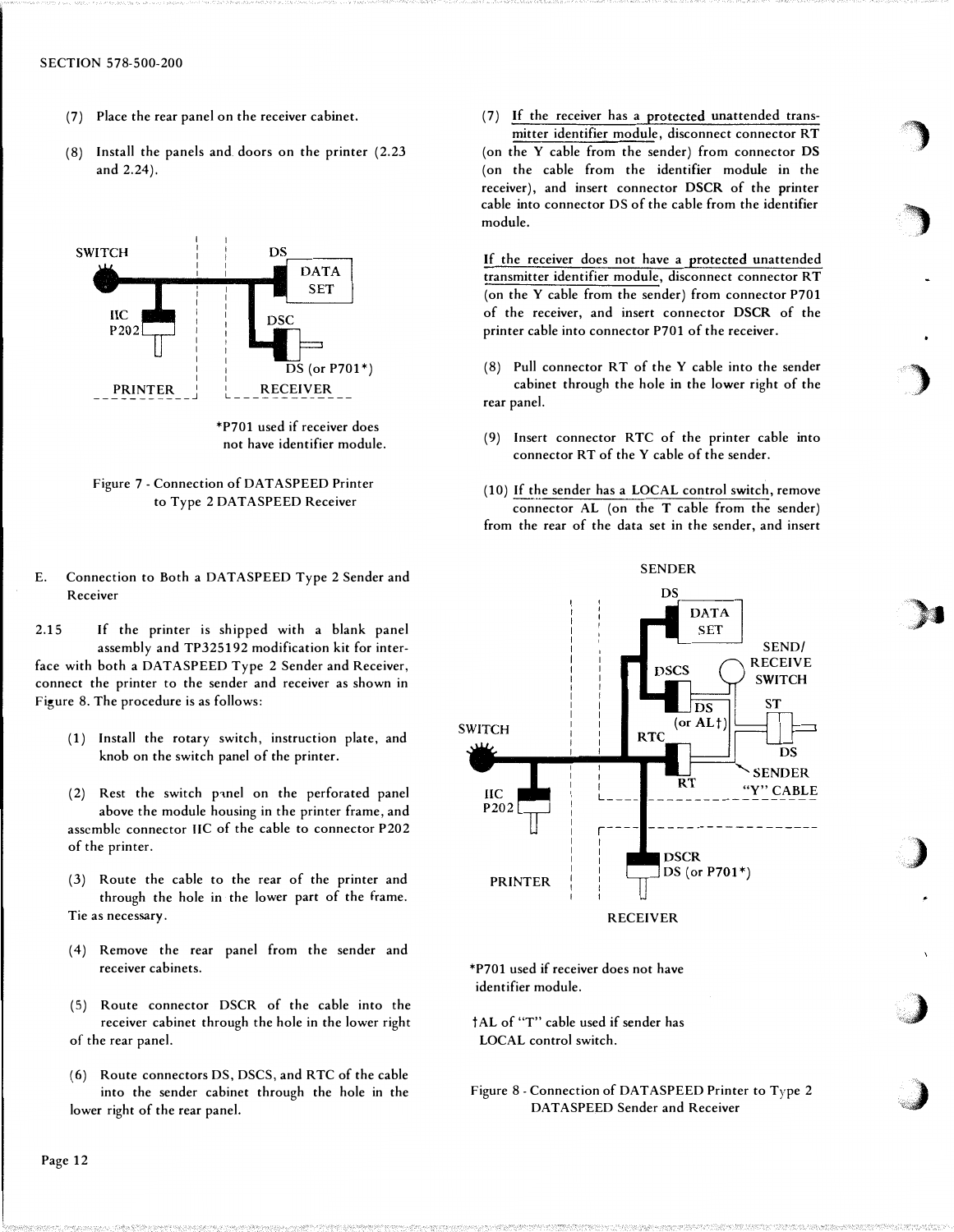connector DSCS of the printer cable into connector AL of the T cable.

If the sender does not have a LOCAL control switch, remove connector DS (on the Y cable from the sender) from the rear of the data set, and insert connector DSCS of the printer cable into connector DS of the Y cable.

- (11) Insert connector DS of the printer cable into the rectangular receptacle at the rear of the data set.
- (12) Place the rear panels on the sender and receiver.
- (13) Install the panels and doors on the printer (2.23 and 2.24).

## DATA SET INSTALLATION OR "DATASPEED" CONNECTION FOR PARALLEL INTERFACE (DAIF2)

2.16 If the printer has a DAIF2 parallel interface module, it may be used with a 4020 data set (with or without an 804A data auxiliary set), or it may be connected to a DATASPEED Type 5 Sender, Receiver, or Sender and Receiver. For convenience, the data set and data auxiliary set (if used) should be installed or the connections to the DATASPEED system should be made before the panels and doors are mounted on the printer.

A. Installing a 4020 Data Set

**CONTRACTOR** 

•

2.17 If a 4020 data set is used in the installation, it is mounted at some point outside the printer cabinet, but close enough to permit interconnection with the DAIF2 interface (and 804A data set, if used). The connections are made as follows:

- ( 1) Plug connector P402 of the printer into the rectangular receptacle on the rear of the data set.
- (2) Connect the data set through appropriate fittings to the telephone line and to the ac power line.

Note: Ac connector DAC/G1 of the printer cannot be used for connection to an external data set such as a 4020.

(3) If an 804A data auxiliary set is not used, install the panels and doors on the printer (2.23 and 2.24).

B. Installing an 804A Data Auxiliary Set

2.18 If the printer is shipped with a shelf assembly for use with an 804A data auxiliary set in addition to the 4020 data set, install the data auxiliary set as follows:

- (1) Remove the two retaining screws that hold the bottom of the data set shelf to the printer frame.
- (2) Pull the shelf forward so the two studs at the top disengage from the frame. Slide the shelf off the tracks and lay it on the floor or on a work table.
- (3) Place the 804A data auxiliary set in position on the shelf. Move it as far toward the front as possible and secure it with the L-shaped bracket.
- ( 4) Carefully place the shelf flanges in the tracks, and slide the shelf into the frame until the studs snap into the holes in the frame. Do not insert the retaining screws, since the shelf must be moved forward to install the side panels after the connections are made.
- ( 5) Connect the data auxiliary set by appropriate fittings to the data set.
- (6) Install the panels and doors on the printer (2.23 and 2.24).
- C. Connection to a DATASPEED Type 5 Sender Only

2.19 If the printer is shipped with a blank panel assembly and TP325195 modification kit for interface with a DATASPEED Type 5 Sender only, connect the printer to the sender as shown in Figure 9. The procedure is as follows:

( 1) Remove the stop tab from position l on the stop plate of the rotary switch, and mount the switch, instruction plate, and knob on the switch panel of the printer.

(2) Lay the power supply and relay card assembly on the perforated panel above the module housing. Rest the bottom of the switch panel on the front part of the perforated panel.

- (3) Assemble connector J402 of the cable to connector P402 of the DAIF2 interface module.
- ( 4) Route the cable to the rear of the printer, and through the hole in the lower part of the frame.

(5) Remove the rear panel from the sender cabinet and route the branch of the cable containing the DS and DSCS connectors through the hole at the lower left rear of the cabinet.

(6) Remove the connector from the data set in the sender, and connect the DS connector of the cable to the data set.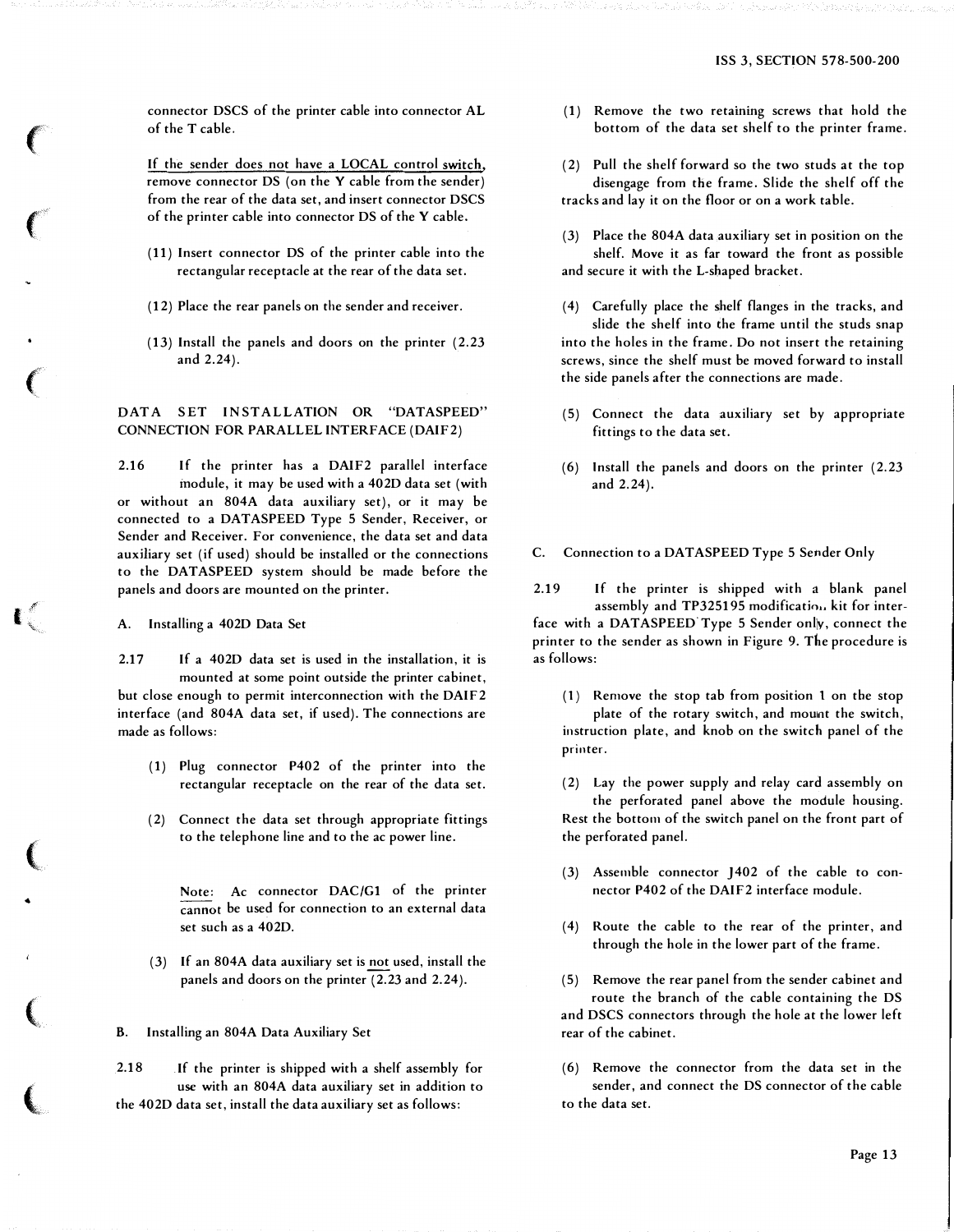- (7) Connect the DSCS connector of the cable to the data set connector of the sender.
- ( 8) Tie the branch of the cable containing the DS and DSCR connectors back to the main cable.
- (9) Place the rear panel on the sender.
- (10) Install the panels and doors on the printer (2.23 and 2.24).



<sup>\*</sup>Tie back branch of cable containing DS and DSCR.

D. Connection to a DATASPEED Type 5 Receiver Only

2.20 If the printer is shipped with a blank panel assembly and TP325195 modification kit for interface with a DATASPEED Type 5 Receiver only, connect the printer to the receiver as shown in Figure 10. The procedure is as follows:

(1) Mount the rotary switch, instruction plate, and knob on the switch panel of the printer.

( 2) Lay the power supply and relay card assembly on the perforated panel above the module housing. Rest the bottom of the switch panel on the front part of the perforated panel.

(3) Assemble connector J402 of the cable to connector P402 of the DAIF2 interface.

- ( 4) Route the cable to the left rear of the printer cabinet, down the left rear corner and out the hole at the lower left of the cabinet. Tie the cable as necessary.
- ( 5) Remove the back panel of the receiver cabinet and route the branch of the cable containing the DS and DSCR connectors through the hole at the lower left rear of the cabinet.
- ( 6) Remove the connector from the data set in the sender, and connect the DS connector of the cable assembly to the data set.
- (7) Connect the DSCR connector of the cable to the data set connector of the receiver.
- (8) Tie the branch of the cable containing the DS and DSCS connectors back to the main cable.
- (9) Place the rear panel on the receiver.
- (10) Install the panels and doors on the printer (2.23 and 2.24).



\*Tie back branch of cable containing DS and DSCS.

�

**just the contract of the contract of the contract of the contract of the contract of the contract of the contract of the contract of the contract of the contract of the contract of the contract of the contract of the cont** "-;c:::

## Figure 10 - Connection of DATA SPEED Printer to Type 5 DATASPEED Receiver

E. Connection to Both a DATASPEED Type 5 Sender and Receiver

2.21 If the printer is shipped with a blank panel assembly and TP325195 modification kit for interface with both a DATASPEED Type 5 Sender and Receiver, connect the printer to the sender and receiver as shown in Figure 11. The procedure is as follows:

Figure 9 - Connection of DATASPEED Printer to Type 5 DATASPEED Sender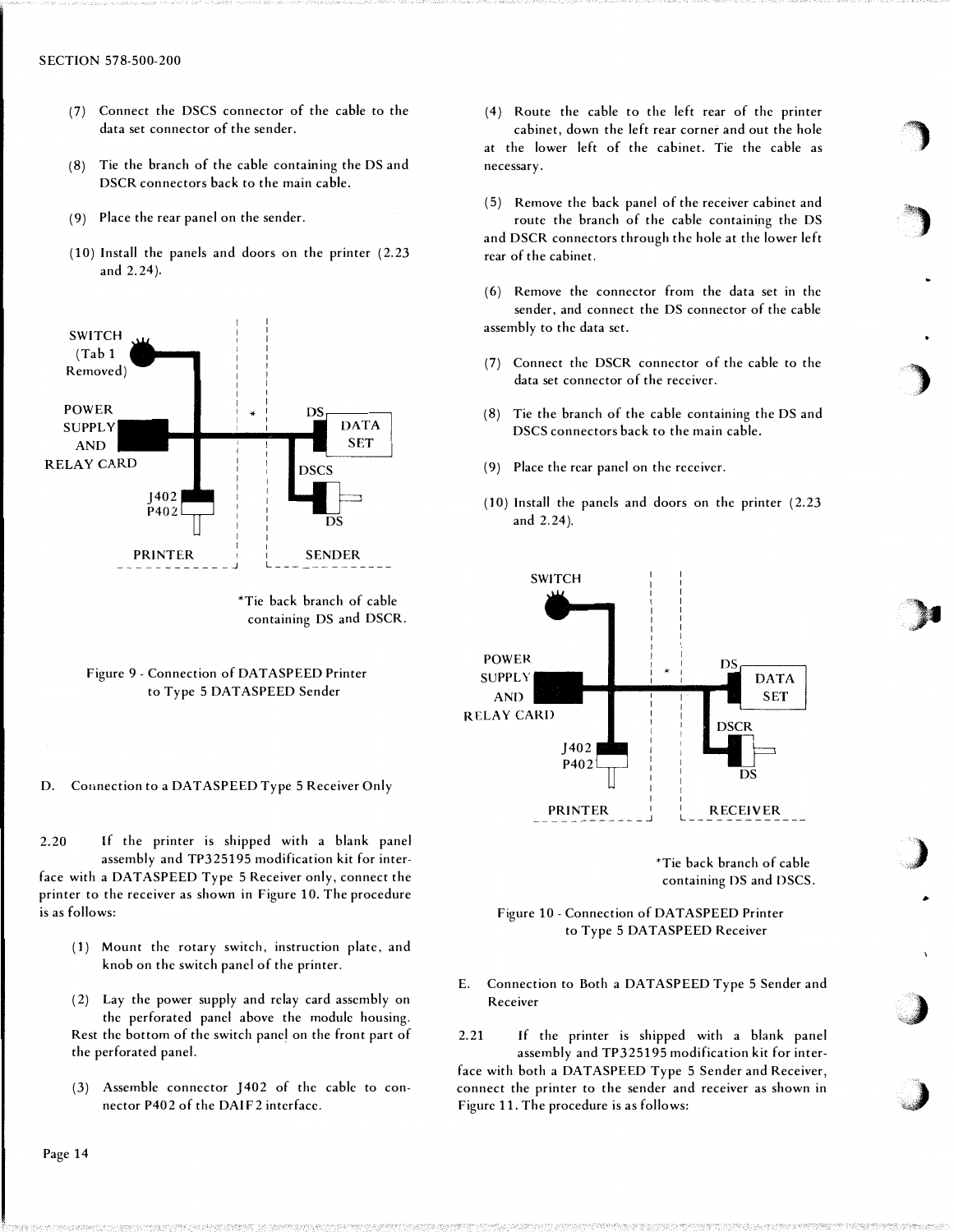(1) Remove the stop tabs from switch positions 1, 5, 6, and 7 on the stop plate of the rotary switch, and mount the switch, instruction plate, and knob on the switch panel of the printer.

(2) Lay the power supply and relay card assembly on

the perforated panel above the module housing. Rest the switch panel on the front part of the perforated panel.

(3) Assemble connector J402 of the cable to connector P402 of the DAIF2 interface.

( 4) Route the cable to the left rear of the printer, down the left rear corner and out the hole at the lower left of the cabinet. Tie the cable as necessary.

( 5) Remove the back panels from the sender and receiver cabinets. Route the branch of the cable containing the DS and DSCS connectors through the hole at the lower left rear of the sender cabinet. Route the branch containing the DS and DSCR connectors through the hole at the lower left rear of the receiver cabinet.

( 6) Remove the connectors from the data sets in the sender and receiver and connect the DS connectors of the respective cable branches to the data sets.

- (7) Connect the DSCS connector of the cable assembly to the data set connector of the sender.
- (8) Connect the DSCR connector of the cable assembly to the data set connector of the receiver.



**CONTRACTOR** 

•

Figure 11 - Connection of DATASPEED Printer to Type 5 DAT ASPEED Sender and Receiver

- (9) Place the rear panels on the sender and receiver.
- (10) Install the panels and doors on the printer (2.23 and 2.24).

## PANEL AND DOOR INSTALLATION

2.22 Hardware necessary to install the panels and doors is in a muslin bag attached to the printer. Remove the bag and sort the hardware.

2.23 If the set has a shelf assembly for a 202C data set or an 804A data auxiliary set (Figure 12), proceed with the installation as follows:

- (1) With the two retaining screws removed from the bottom of the shelf, pull the shelf forward so the two studs at the top disengage from the frame.
- ( 2) Set each side panel in place and attach it to the frame with four TP148756 sheet metal screws at the front and three at the rear.
- (3) Screw a gray plastic bumper into the large hole near the bottom rear of each side panel until it stops against the frame.

Note: The bumpers prevent the set from being pushed too close to a wall and thus assure adequate air circulation from the rear. Insufficient air cooling will result in component failures due to overheating.

( 4) Slide the shelf into the cabinet until the studs snap into the holes on the frame. Secure the shelf with the retaining screws.

(5) Install the front door by inserting the bottom <sup>p</sup>lunger into the hole in the bracket at the lower left side of the frame, then depressing the top plunger and snapping it into the upper bracket. Adjust the door latch by loosening the two hex head screws and positioning the latch as required. Tighten the two hex head screws.

(6) Assemble the TP172715 captive screw in the rear panel. Place the rear panel on the cabinet.

2.24 If the set is shipped with a switch panel and a blank front panel for usc with a 2020 data set, a 4020 data set without an 804A data auxiliary set, or for direct interface with a DATASPEED unit (Figure 13). proceed with the installation as follows:

(1) Set each side panel in place and attach it to the frame with four TP148756 sheet metal screws at the front and three at the rear.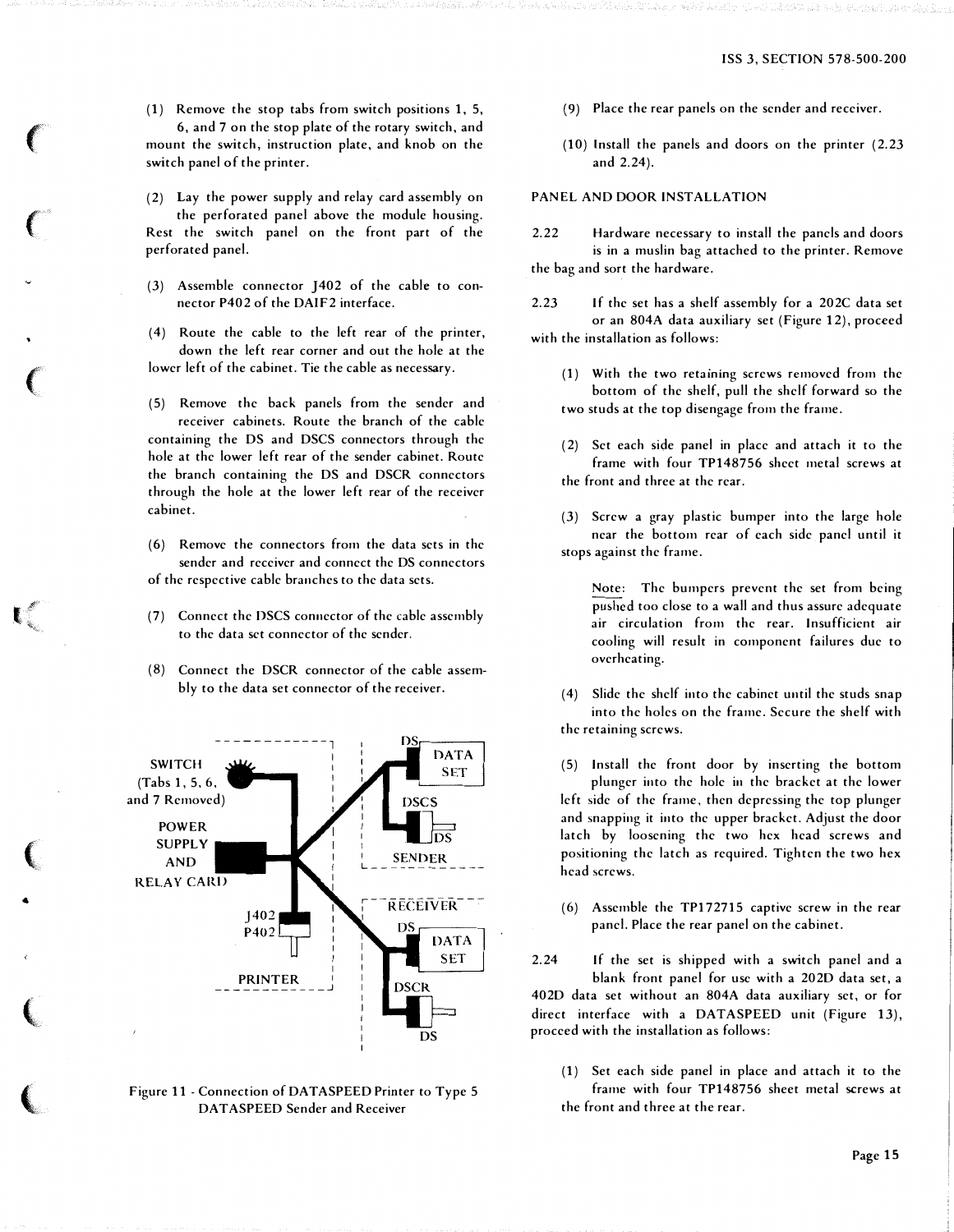

)

'�'i)

)

 $\blacksquare$ 

,,)

•

 $\rightarrow$ 

)

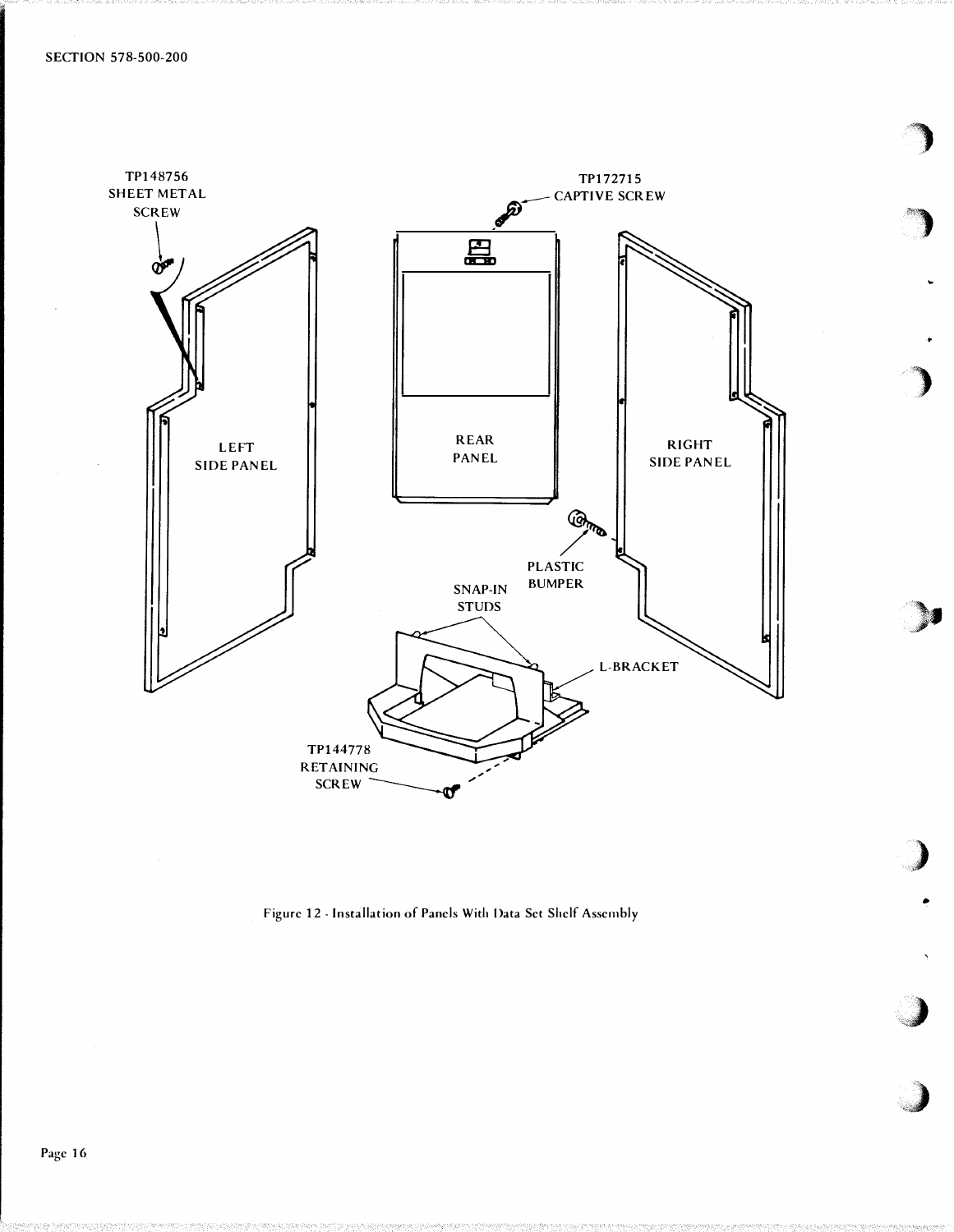

Note: Side and rear panels installed as in Figure 12.

"'

...

..

**In the case of the case of the case of the case of the case of the case of the case of the case of the case of the case of the case of the case of the case of the case of the case of the case of the case of the case of th** 



(2) Screw a gray plastic bumper in the large hole near the bottom rear of each side panel until it stops against the frame.

Note: The bumpers prevent the set from being pushed too close to a wall and thus assure adequate air circulation from the rear. Insufficient air cooling will result in component failures due to overheating.

(3) Position the switch panel so the sides are flush with the top of the frame and the bottom flange of the panel is resting on the perforated panel inside the frame. Secure the panel with four TP125108 screws, TP2191 lockwashers, and TP7002 flat washers.

(4) Screw the front panel hinges to the frame with four TP125108 screws, TP2191 lockwashers, and TP7002 flat washers. Do not tighten the screws at this time.

( 5) Attach the stop arm on the switch panel to the bracket on the front panel with a TP179993 shoulder screw, TP2669 lock washer, and TP112626 nut.

(6) Center the front panel between the side panels and tighten the four hinge screws to the frame. Loosen the screws that hold the front panel to the hinges, and adjust the panel up or down until it seats properly on the bumpers at the top of the switch panel. Tighten the hinge screws.

(7) With the latch plate mounting nuts friction tight adjust the latch plate so it engages the latch securely when the front panel is closed. Tighten the nuts on the latch plate.

(8) Mount the nameplate on the front panel with six TP151722 screws, TP2191 lockwashers, and TP7002 flat washers.

(9) Install the front door by inserting the bottom <sup>p</sup>lunger into the hole in the bracket at the lower left side of the frame, then depressing the top plunger and snapping it into the hole in the upper bracket. Adjust the door latch by loosening the two hex screws and positioning the latch as required. Tighten the hex screws.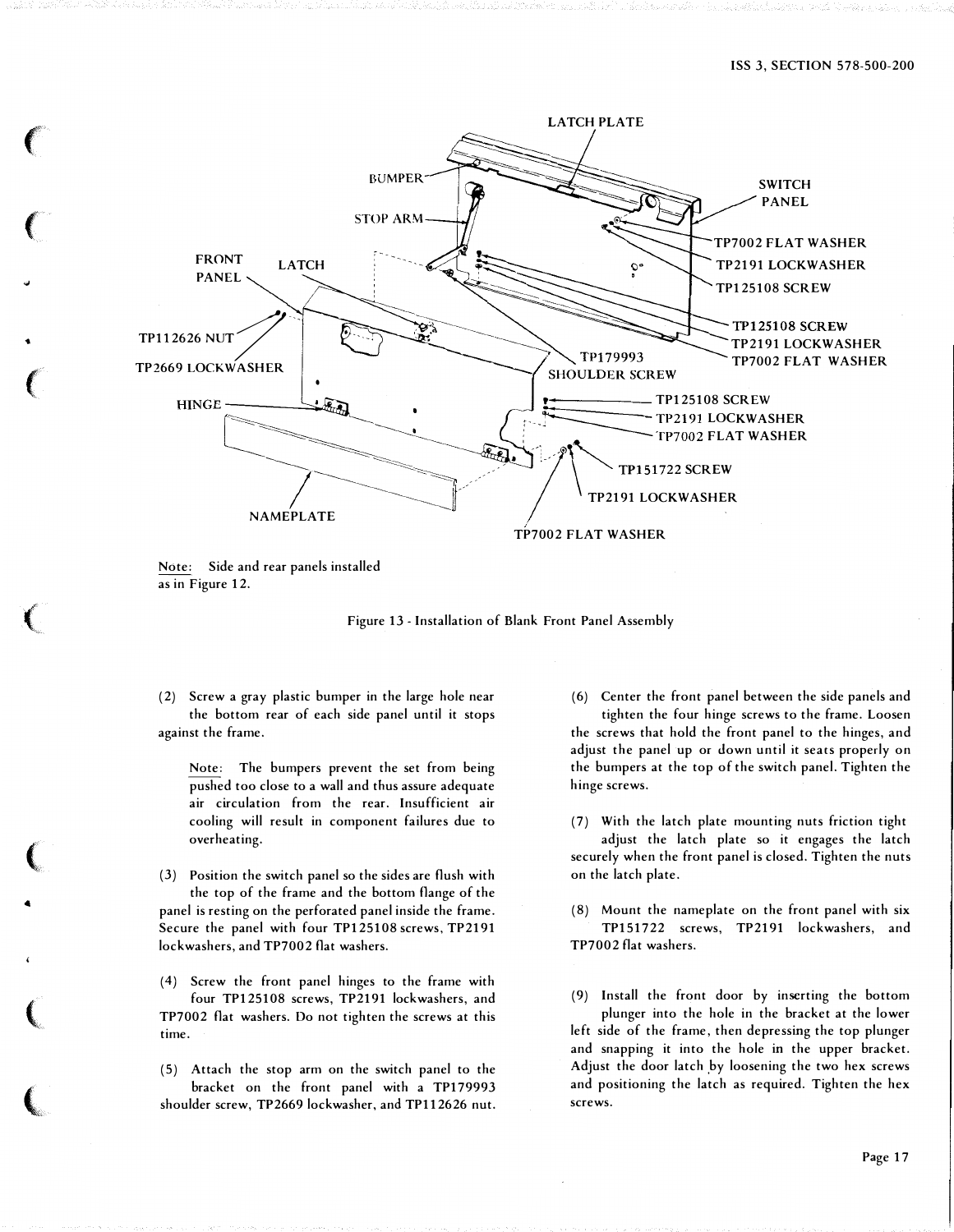( 10) Assemble the TP1 72715 captive screw in the rear panel. Place the rear panel on the cabinet.

## PAPER INSTALLATION

2.25 The printer accepts standard, single copy, 8-1/2 inch wide, teletypewriter paper rolls up to 5 inches in diameter (usc only KS1920). Install a roll by inserting the paper unwinder spindle (Figure 14) into the roll, pushing the slack arm and low paper alarm arm aside, and setting the spindle on its supports.

2.26 Place the end of the paper roll on top of the rear guide pan and thread it through the paper transport, as shown on the decal affixed to the inside of the cover, as follows:

( 1) Push the paper pressure roller arm to its open position, then push in and release the idler roller assembly latches. Pivot the idler roller assembly up and push about 6 to 8 inches of paper across the rear guide pan and over the front guide pan.

(2) Feed the paper down the front guide pan and up across the face of the platen. Lift the pressure roller on the paper tensioner and feed the paper across the paper tensioner roller. Release the paper tensioner pressure roller.

(3) If a paper winder is not present or will not be used, push the paper roller arm to its closed position and push the idler roller assembly down until it latches.

•

 $\mathbf{r}$ •

·.·)·· ' J· ..



(Low Paper Arm Not Shown)

Figure 14- Paper Unwinder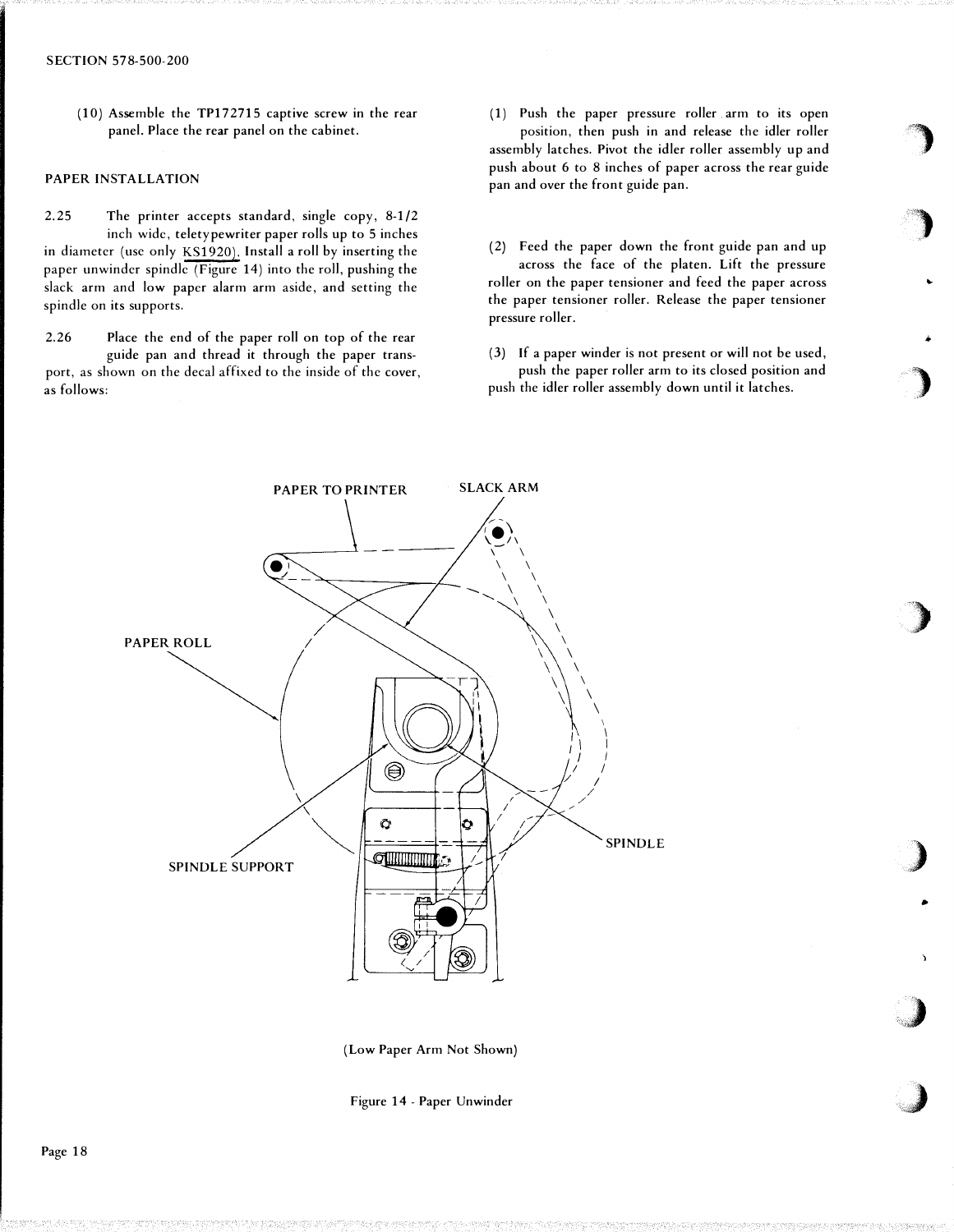2.27 If a paper winder is used, thread the end of the paper from the platen over the paper winder slack arm (Figure 15) and through die metal rods. Rotate the winder reel a few times to secure the paper.

2.28 Push the paper pressure roller arm to its closed position and push the idler roller assembly down until it latches.

## INK SUPPLY

 $\epsilon$ 

 $\left($ 

�

 $\ddot{\phantom{0}}$ 

 $\big($ 

 $\left(\begin{smallmatrix} 1 & 0 & 0 \ 0 & 0 & 0 & 0 \ 0 & 0 & 0 & 0 \end{smallmatrix}\right)$ 

(

4

(

(

 $\big($ 

2.29 To fill the recorder tank with ink, loosen the nuts on each end of the recorder tank cover (Figure 16) and pivot them down. Remove the cover and add approximately one bottle of ink (TP301168).

Note: Use only ink specified on recorder. Be careful not to spill any; it has powerful staining properties.

2.30 Replace the tank cover. Pivot the two nuts up and tighten them.

2.31 It will be necessary to add ink again after about 40 to 50 rolls of paper have passed through the printer. To check on the ink level, remove the tank cover as described in 2.29. If the connecting leads are exposed near the bottom of the pump, add about one-half bottle of ink. Do not fill so full that the top of the ink pump is covered. (Overfilling may cause serious electrical problems.) Replace the tank cover. Pivot the nuts up and tighten them.